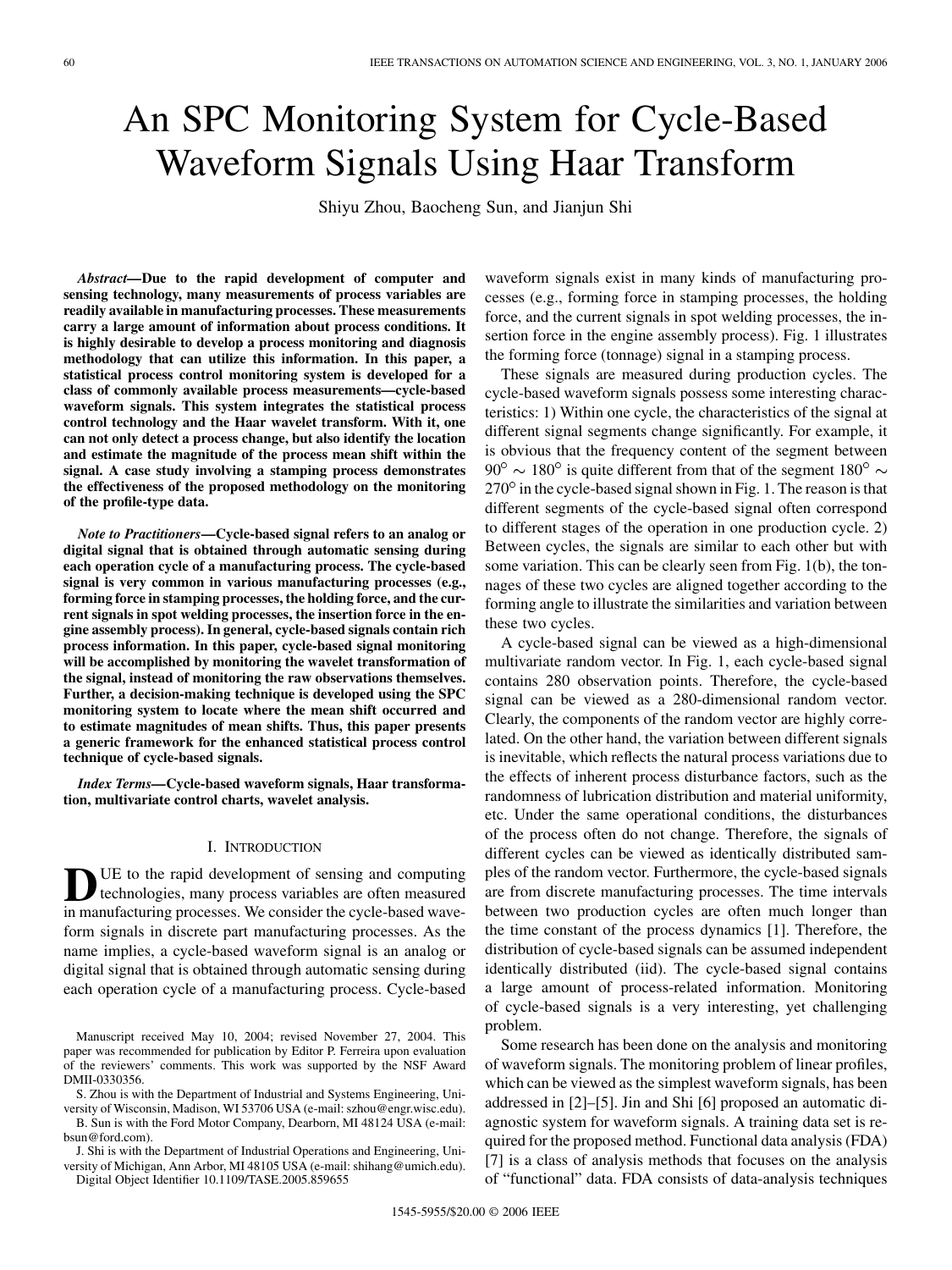

Fig. 1. (a) Forging tonnages of two cycles. (b) Overlapped tonnages of two cycles.

such as Fourier transformation, wavelet analysis, and functional principal component analysis, etc. Since a cycle-based waveform signal can be viewed as functional data, techniques from FDA can be applied to the cycle-based signal analysis. Actually, the method proposed in this article can be viewed as a special case in the FDA arena.

In this paper, the wavelet transforms will be used to represent the cycle-based waveform signals. The process monitoring will be accomplished by monitoring the wavelet coefficients, instead of monitoring the observations themselves. The wavelet transform is a very powerful tool in signal processing, which has been applied in various science and engineering fields with great success. In general, wavelet transforms are procedures that divide the data into both different time and frequency components. They have advantages over the traditional Fourier transform in analyzing signals with discontinuities and sharp spikes. Wavelet transformation particularly fits the needs of the analysis of cycle-based waveform signals. Comparing with other analytical bases, such as the Fourier bases, polynomial bases, etc., wavelet basis is designed to capture these localized features and the abrupt changes in the signals. Compared with the empirical bases, it is often easier to interpret the physical meanings of the wavelet coefficients. Based on the physical meaning, we can not only detect the changes in the signals, but also identify the location and possibly root causes of the changes. Hence, the monitoring of cycle-based waveform signal using wavelet transformation is preferable to other transformation methods.

Wavelet transformation has been used for process fault detection. The multiscale principal component analysis (MSPCA) method is proposed for the monitoring of continuous chemical processes [[8\]](#page-12-0), [[9\]](#page-12-0). In MSPCA, PCA is conducted on the wavelet coefficients of each scale of a windowed sample of continuous processes. Then, the appropriate number of loadings of PCA and the wavelet coefficients are selected for each scale. Then, the selected coefficients are combined together, PCA is conducted again, and the signal is reconstructed. The final step is to monitor the process using the PCA of the reconstructed signal. There are a total of more than ten steps in the whole procedure [\[8](#page-12-0)]. Thus, the MSPCA is a somewhat complicated procedure.

Furthermore, although PCA is very effective to detect the major variation directions in a data set, in some cases, it is difficult to interpret the physical meanings of the PCs. Most recently, Lada, *et al.* [[10\]](#page-12-0) developed a wavelet-based procedure for semiconductor process fault detection. They focused on the technique of selecting representing wavelet coefficients and a nonparametric procedure for detecting process faults based on the selected wavelet coefficients. Some researchers [\[11](#page-12-0)]–[[13\]](#page-12-0) have also used the Haar transform, one of the wavelet transforms, in fault detection and isolation by incorporating the engineering knowledge of the process. Wavelet analysis has also to be intensively used in the machine diagnosis based on process dynamic sensing signals. A group of researchers (Bukkapatnam, *et al.* [\[14](#page-12-0)]–[\[17\]](#page-12-0), Suh, *et al.* [\[18](#page-12-0)], and Kamarthi, *et al.* [[19\]](#page-12-0)) have developed methodologies for chatter control, flank wear estimation, and machine fault diagnosis based on vibration, cutting force, and acoustic emission signals. In their work, wavelet analysis, chaos theory, and neural networks are combined together to parsimoniously represent the signal and efficiently extract the key features in the signal.

In this paper, a systematic statistical process control (SPC) monitoring system is proposed to integrate statistical process control with the Haar transformation in order to monitor cyclebased signals for the manufacturing processes. The rationale of using the Haar transform is discussed in Section II-A. The SPC system works as follows: 1) A set of cycle-based signals are collected. Each signal contains observations of a process variable during a production cycle. One cycle-based signal is viewed as one measurement sample. For the sake of convenience, we assume each signal has  $2^p$  ( $p$  is a non-negative integer) data points. 2) A Haar transform is applied to each cycle-based signal, and Haar coefficients are calculated. 3) The total number of Haar coefficients is reduced by selecting the "significant" coefficients. 4) These remaining Haar coefficients are used as features of the process and they are monitored using a Hotelling  $T^2$  statistic. 5) To interpret the  $T^2$  chart, each Haar coefficient is monitored by an individual SPC chart with Bonforroni limits. 6) Based on the  $T<sup>2</sup>$  chart and individual charts of wavelet coefficients, an SPC monitoring "system" can be used to detect the mean-shift oc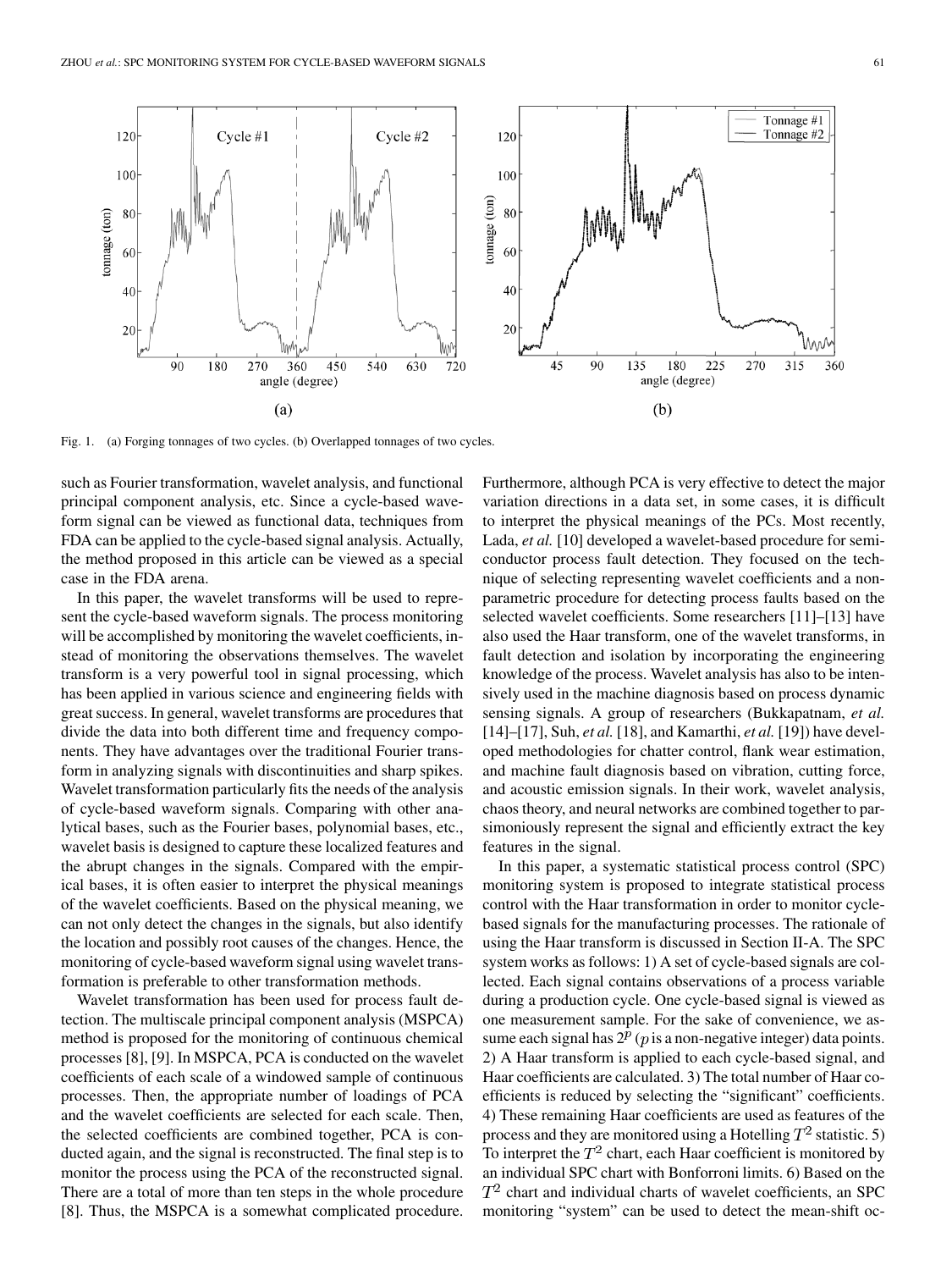currence, to identify the location or time of the mean shift, and to estimate the mean-shift magnitude in the process.

The advantages of this SPC monitoring system are as follows: 1) By selecting the significant wavelet coefficients, the dimension of the sample vectors is dramatically reduced. Therefore, the performance of the SPC monitoring system for large dimensional data sets can be significantly improved. 2) By using a Haar transform and its inherent data structure, this SPC monitoring system facilitates the interpretation of  $T^2$  statistic.

This paper is organized as follows. In next section, the Haar transform and its properties are briefly reviewed. Then, the SPC monitoring system is introduced. The application of the SPC monitoring system in the stamping tonnage signature monitoring is also given to illustrate the proposed SPC monitoring system. Finally, a summary is given in the last section.

#### II. SPC MONITORING SYSTEM USING HAAR TRANSFORM

#### *A. Haar Transform and the Notation*

The Haar transform is operated based on Haar functions, which consist of rectangular waves distinguished by time scaling and time shifts [\[20](#page-12-0)]. The set of continuous Haar functions  $\{\varphi_n^m(x)\}\$ is periodic, orthogonal, and complete. The sequence  $\{\varphi_n^m(x)\}\$ is defined in [0, 1] as

$$
\varphi_0^0(x) = 1, \ x \in [0, 1] \tag{1}
$$
\n
$$
\zeta_{-1}^{(n-1)} \qquad (m-1) \qquad (m-\frac{1}{2})
$$

$$
\varphi_n^m(x) = \begin{cases} 2^{\frac{(m-1)}{2}}, & \frac{(m-1)}{2^{n-1}} < x < \frac{(m-2)}{2^{n-1}}\\ -2^{\frac{(n-1)}{2}}, & \frac{(m-1)}{2^{n-1}} < x < \frac{m}{2^{n-1}}\\ 0, & \text{elsewhere, } \forall x \in [0, 1] \end{cases} (2)
$$

where *n* is the scale of the Haar transform and  $1 \le m \le 2^{n-1}$ for  $n \geq 1$ . A function  $f(x)$  can be approximated by a partial sum  $S_N(x)$  containing  $2^N$  terms, that is

$$
S_N(x) = C_0^0 + \sum_{n=1}^N \sum_{m=1}^{2^{n-1}} \varphi_n^m(x) C_n^m
$$
 (3)

where  $C_n^m$  is called the mth Haar coefficient in scale n.

Discrete Haar functions are often used in practice. Define  $p$  as the smallest integer such that the number of observations does not exceed  $2^p$ . Discrete Haar functions are obtained by sampling continuous Haar functions to produce a Haar array denoted by  $H_{N,p}$ . Each row of  $H_{N,p}$  is a discrete Haar function obtained by sampling the continuous Haar function  $\{\varphi_n^m(x)\}\$  shown in (1) and (2). We let  $h_{i,j}$  represent the  $i^{\text{th}}$  row of  $\mathbf{H}_{N,p}$ , which is generated as

$$
h_{i,j} = 2^{-\frac{p}{2}} \varphi_n^m(j \cdot 2^{-p}), \quad 1 \le j \le 2^p \tag{4}
$$

where  $0 \leq n \leq N$ , N is the scale number we selected, 1  $2^{n-1}$ , and  $i = \begin{cases} 1, & \text{when } n = 0 \\ 2^{n-1} + m, & \text{when } n \ge 1 \end{cases}$ . The multiplier  $2^{-p/2}$  is used to normalize each row of  $\mathbf{H}_{N,p}$ . Usually, we have  $p \geq N$ . Each row of matrix  $\mathbf{H}_{N,p}$  is orthogonal to each other.

If  $\mathbf{x} = [x_1 \ x_2 \ \dots \ x_{2^p}]^T$  is a sequence of  $2^p$  discrete points, then the discrete Haar coefficients  $\equiv$ [ $c_0^0, c_1^1, c_2^1, c_2^2, c_3^1, \ldots, c_N^{2^N-1}$ ]<sup>T</sup> can be calculated as follows:

$$
\mathbf{c} = \mathbf{H}_{N,p} \mathbf{x}.\tag{5}
$$

The approximation of  $x$  using the Haar transform  $\hat{x}$  is given as follows:

$$
\hat{\mathbf{x}} = \mathbf{H}_{N,p}^T \mathbf{c}.
$$
 (6)

The Haar coefficients have a relationship with mean values of the original signal over some intervals, as shown in (7) and (8). For  $n=0$ 

$$
C_0^0 = 2^{\frac{p}{2}} \bar{f}(1, 2^p). \tag{7}
$$

For  $n \geq 1$ 

$$
C_n^m = 2^{\frac{(p-n-1)}{2}} \left[ \bar{f} \left\{ (m-1) 2^{(p-n+1)} + 1, \left( m - \frac{1}{2} \right) 2^{(p-n+1)} \right\} - \bar{f} \left\{ \left( m - \frac{1}{2} \right) 2^{(p-n+1)} + 1, m 2^{(p-n+1)} \right\} \right] \tag{8}
$$

where  $f(i, j) = (1/(j - i + 1)) \sum_{k=i}^{j} x_k$ . Thus,  $C_0^{0}$  is proportional to the mean of  $f(x)$ . Every  $C_n^m$  except  $C_0^0$ , is proportional to the mean difference in two adjacent intervals.

From the above description, it can be seen that each coefficient of a Haar wavelet possesses clear interpretation: it is proportional to the mean difference of observations in two neighboring intervals, where the interval can be easily determined by the scale and translation. Because of this property, the mean shift of the signal among different segments can be easily calculated if the Haar coefficients are known. Therefore, the Haar transform fits very well with the control chart monitoring system. When the Haar transform is used to approximate observations within a cycle-based signal, possible mean shifts in the original signal can be captured by the Haar coefficients. Thus, Haar coefficients can be used as features to monitor the process for mean-shift detection and isolation.

## *B. Multivariate Control Chart Design*

We use  $x_i$  to represent the *i*th cycle-based signal and for a data set with  $N_s$  cycle-based signals. Each sample of the cycle-based signal  $\mathbf{x}_i = [x_{1,i}, x_{2,i}, \dots, x_{2^p,i}]^T$  has  $2^p$  observations ( $p$  is a non-negative integer). The observations could be correlated within each cycle-based signal  $x_i$ ,  $i = 1$ and we assume the multivariate samples  $\{x_i\}_{i=1}^{N_s}$  are iid normally distributed. The rationale behind this assumption is that the process variable is affected by many random disturbances existing in the process. Hence, the process variable tends to be normal due to the central limit theorem. Given the scale of the Haar transform N,  $\mathbf{H}_{N,p}$  can be obtained by using (4). Then, Haar coefficients  $c_i$  can be computed for each sample  $x_i$  by using (5). Clearly, the Haar coefficients follow a multivariate normal distribution because they are linear combinations of normally distributed random variables from (5). Since the dimension of  $c_i$  is often much smaller than the dimension of  $x_i$ , the  $T<sup>2</sup>$  statistic for the Haar coefficients instead of the signal itself is used to monitor the process. Thus, we use

$$
T^2 = (\mathbf{c} - \overline{\mathbf{c}})^T \mathbf{S}^{-1} (\mathbf{c} - \overline{\mathbf{c}}).
$$
 (9)

To set up  $T^2$  multivariate control charts on the individual observations, two phases are needed. The production is monitored in Phase II. The objective in Phase I is to obtain an in-control set of observations in order to establish the control limits in Phase II.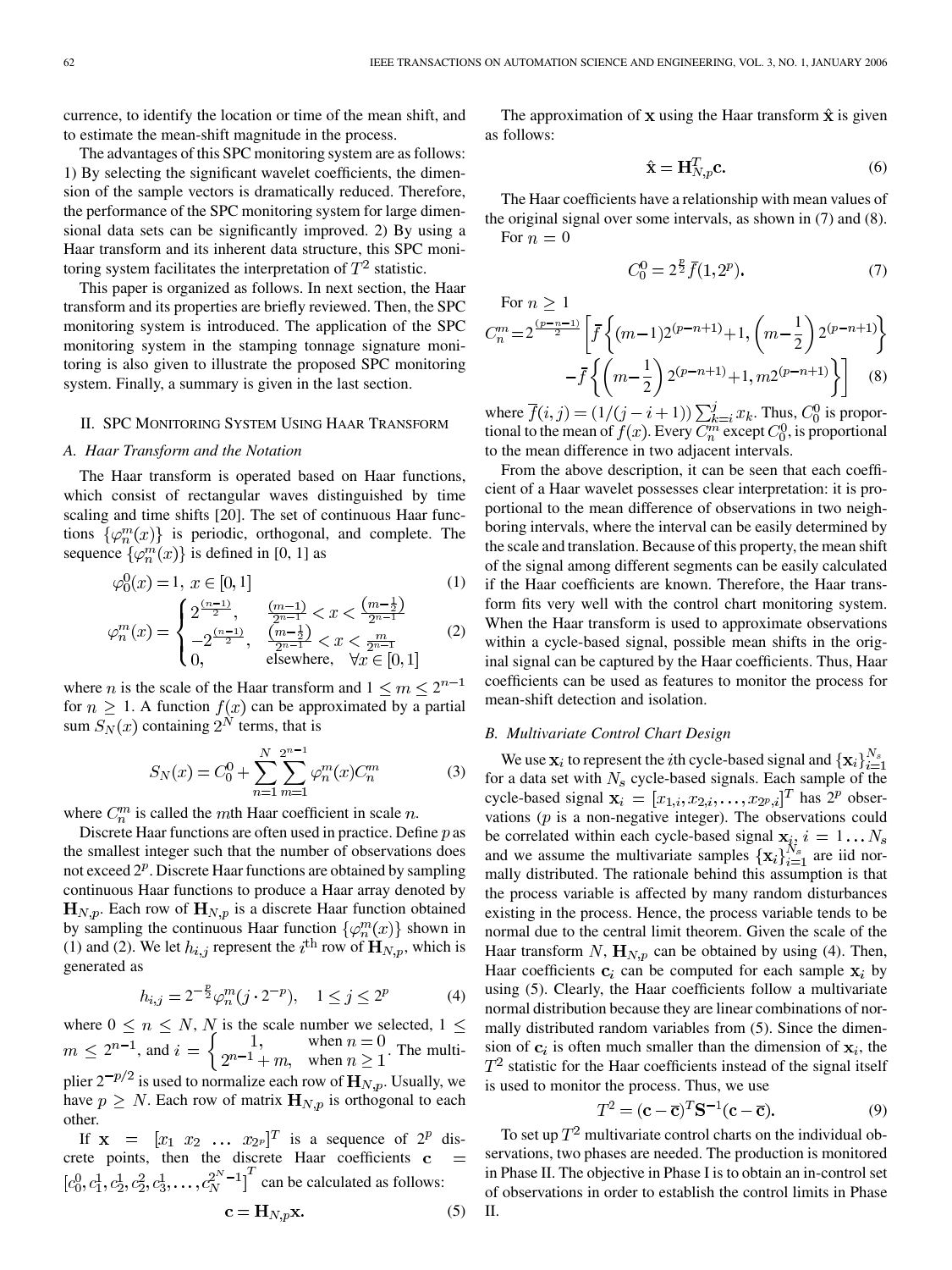In Phase I, one significant issue is the robust estimation of covariance matrix of **, which has been investigated in [\[21](#page-12-0)]. Here,** we select the recommended method

$$
\mathbf{S} = \frac{1}{2} \frac{\mathbf{V}^T \mathbf{V}}{N_s - 1} \tag{10}
$$

where  $V = [(\mathbf{c}_2 - \mathbf{c}_1)^T \ (\mathbf{c}_3 - \mathbf{c}_2)^T \ \dots \ (\mathbf{c}_{N_s} - \mathbf{c}_{N_s-1})^T]^T$ . Due to this covariance estimation, the control limits for Phase I are

$$
UCL = \frac{(N_s - 1)^2}{N_s} \beta_{\alpha, 2^{N-1}, \frac{(f - 2^N - 1)}{2}}
$$
  
 
$$
LCL = 0,
$$
 (11)

where  $f = 2(N_s - 1)^2/(3N_s - 4)$ , and  $\beta_{\alpha, 2^{N-1}, (f - 2^N - 1)/2}$  is the upper  $\alpha$  percentage point of a beta distribution with parameters  $2^{N-1}$  and  $(f - 2^N - 1)/2$ .

In Phase II, the control limits are [\[21](#page-12-0)]

$$
UCL = \frac{2^{N} (N_s^2 - 1)}{N_s^2 - 2^{N} N_s} F_{\alpha, 2^{N}, N_s - 2^{N}}
$$
  
 
$$
LCL = 0
$$
 (12)

where  $F_{\alpha, 2^N, N_s-2^N}$  is the upper  $\alpha$  percentage point of an F distribution with parameters  $2^{\hat{N}}$  and  $N_s - 2^{\hat{N}}$ . In Phase II, the covariance is estimated using the sample covariance matrix based on the in-control data points from Phase I

$$
\mathbf{S} = \frac{1}{N_s - 1} \sum_{i=1}^{N_s} (\mathbf{c}_i - \overline{\mathbf{c}})(\mathbf{c}_i - \overline{\mathbf{c}})^T.
$$
 (13)

By specifying Type-I error probability  $\alpha_1$ , the  $T^2$  statistics based on Haar coefficients can be used to monitor the process. To implement this  $T^2$  chart using the Haar transform, some practical issues need to be discussed.

#### *C. Practical Issues in the Haar Transform*

*1) Scales to be Used in the Haar Transform:* The problem of selecting scales is actually the problem of selecting the sufficient number of coefficients to represent the cycle-based signal. Based on the selected scale, a small number of wavelet coefficients are used to represent the original signal in the process monitoring step. This step is a very important step and several researchers have been working in this area. Jin and Shi [\[22](#page-12-0)] proposed a wavelet feature selection technique by integrating extensive engineering knowledge of the process. Bukkapatnam *et al.* [\[23](#page-12-0)] developed a wavelet packet representation of chaotic dynamic signals. Their method is for wavelet function design rather than wavelet coefficient selection. Lada *et al.* [[10\]](#page-12-0) and Pittner and Kamarthi [[24\]](#page-12-0) developed coefficient selection techniques based on the magnitude of the coefficients and a penalty on the number of coefficients.

In this paper, the selected coefficients are used for process monitoring using control charts techniques. To be successful, it is critical to not blur the difference between the in-control distribution and the out-of-control distribution in this step. If extensive information on both in-process (normal) distribution and out-of-control (abnormal) distribution is known, the coefficients can be selected to maximize the detection power under the same false alarm probability. However, in practice, the information, particularly the information of the out-of-control distribution, is quite difficult to obtain. In this paper, we propose a simple yet effective scale selection scheme based on limited information on the out-of-control distribution.

In this paper, we focus on the detection of the mean shifts or so-called "shape change" within the cycle-based waveform signal at certain intervals. Further, we assume that the interval of mean shift is large. These assumptions are determined by the requirement of specific processes (please refer to Section III). Based on this limited information regarding the out-of-control distribution, the coefficient selection is designed to select the coefficients of certain scales starting from the lowest scale of the wavelet transformation. Because the higher the scale used, the smaller the region of support for each Haar function in that scale; the very high scale coefficients can be ignored based on our information of the out-of-control distribution. This is the reason why we start from the lowest scale. Furthermore, the coefficients selected in this way can also simplify the interpretation of out-of-control points and the decision making procedure, which will be more clear in Sections II-D and II-E. The coefficient selection procedure is described as follows.

An index  $Q_i$  is defined to describe the satisfactory accuracy requirement by using the Haar transform for the sample of cycle-based signal  $x_i$ , that is

$$
Q_i = \frac{||\mathbf{x}_i - \hat{\mathbf{x}}_i||^2}{||\mathbf{x}_i||^2}
$$
(14)

where  $\|\bullet\|$  is the Euclidean norm of a vector and  $\hat{\mathbf{x}}_i$  is the approximation of  $x_i$  using Haar transform with scale N.

It can be seen that the smaller the  $Q_i$  value, the better the fitting performance using the Haar transform for  $x_i$ . If  $N_s$  samples are obtained for the process, given a satisfactory accuracy requirement  $Q$ , the Haar transform scale N used in a SPC monitoring system can be determined as follows:

$$
N = \min(M | \max Q_i \le Q) \tag{15}
$$

where  $Q_i$  is calculated by using (14) with Haar coefficient scale M for the *i*th sample  $\mathbf{x}_i (1 \le i \le N_s)$ . This means that the scale N is the minimum scale level such that for all of the samples,  $Q_i \leq Q$ .

In the above scale level selection procedure,  $Q$  is often predetermined by the process and the signal characteristics. For example, if we know the mean shift happens within a interval of half the total length and the mean-shift magnitude is more than 10% of the signal magnitude, then the worst-case scenario of  $Q$  is to set  $Q$  as 5%. In the worst case, all of the signal change is captured by the high-scale wavelet coefficients that are ignored. However, this is the worst-case scenario because if the mean-shift interval is large, it is impossible that this mean shift will be only captured by high-scale coefficients. Therefore, the 5% value for  $Q$  will be sufficient. With other particular information regarding the out-of-control distribution, we can develop different schemes for wavelet coefficient selection.

To use this  $T^2$  chart, we also need to check the effectiveness and adequacy of the coefficient selection in the statistical sense. Thus, similar to the  $Q$  statistic in principal component approach [\[25](#page-12-0)], the sum of squares of the residuals (SSR) in the coefficient selection should be checked. The  $SSR_i$  for the *i*th sample can be calculated as

$$
SSR_i = (\mathbf{x}_i - \hat{\mathbf{x}}_i)^{\mathrm{T}} (\mathbf{x}_i - \hat{\mathbf{x}}_i).
$$
 (16)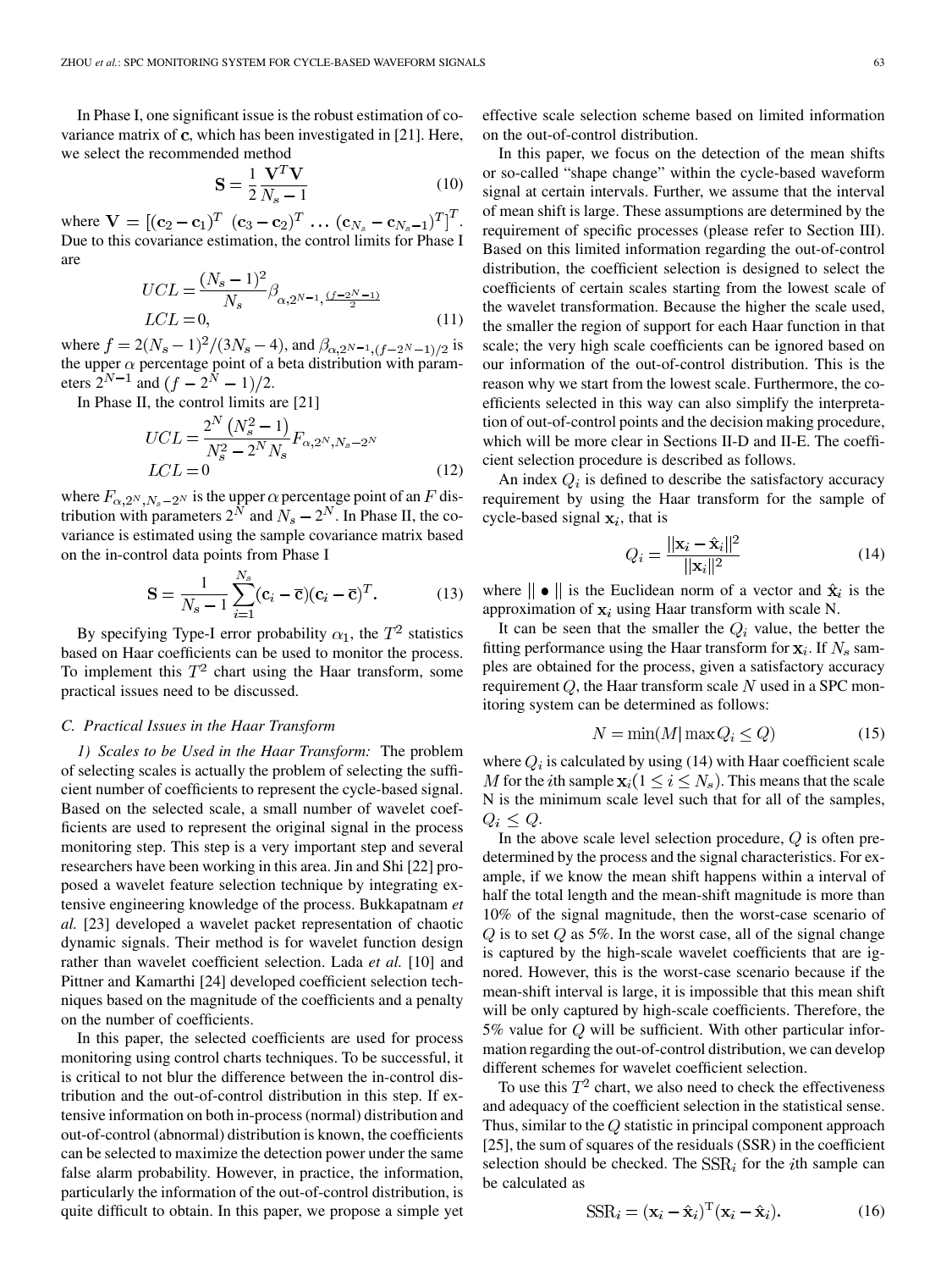where  $SSR_i$  should be less than a prescribed threshold to ensure the effectiveness of the coefficient selection. Because the analytical distribution of SSR is very difficult to obtain, a nonparametric estimation method is used to estimate the distribution of SSR based on data. The threshold can be obtained based on the estimated distribution of SSR.

*2) Signal Length Other Than a Power of Two:* The discrete wavelet transformation is defined for sequences with a length of a power of two. Special measures need to be taken for other signal lengths. In practice, one straightforward treatment is to manipulate the original signal length by deleting certain signal segments that do not contain useful information. The selection of these signal segments should be based on the engineering knowledge of the operation stages of each cycle. For example, the forming force signal of stamping or forging processes often includes the sensor signals before the die hits the workpiece. Clearly, very little information is available in such a signal segment. Therefore, it is safe to delete that segment from the original signal to make the final length of the signal some power of two. If no signal segment can be safely deleted and the signal length is very close to some power of two, we can interpolate the original signal to change its length. The assumption of this method is that the signal is smooth and the interpolation will cause limited distortion of features of the signal, particularly, the features of interest.

Some researchers have proposed several methods for extending the signal length [[26\]](#page-12-0): 1) zero-padding, in which zeros are added at the end of the signal; 2) symmetrization, in which the symmetric replications of the original signal around the end of the signal are used to extend the signal; 3) smooth padding, in which the extrapolation of the signal is used; and 4) periodic-padding, in which the periodic extension is used outside the original support of the signal. Although zero padding is the simplest extension method, it creates artificial discontinuities at the end of the signal. However, this discontinuity will only show up at very high scales. For the mean-shift detection purpose, the impact of zero-padding is limited. Therefore, zero-padding can still be considered in our case. The detailed discussion of extending the signal and corresponding impacts in wavelet transformation is out of the scope of this article. Interested readers can refer to [[26\]](#page-12-0) for more details.

*3) Signal Alignment:* A problem with the ordinary discrete wavelet transformation is its time-variant property (i.e., the coefficients of a delayed signal are not a time-shifted version of those of the original signal). This property is particularly troubling in the process monitoring and diagnosis application. The errors in the signal alignment will cause differences in the wavelet coefficients because of this time-variant property. Therefore, signal alignment is critical for the application of wavelet analysis.

Fortunately, signal alignment is not an issue for many cycle-based waveform signals because many of them can be naturally aligned. For example, the tonnage in stamping and forging are often sampled according to the crank angle of the press. They are crank angle indexed. We can just align the signal using the crank angle. In the engine head assembly process, the assembly force is sampled according to the relative distance of two mating parts. Thus, the signal alignment is also



Fig. 2. Hierarchical structure of the SPC monitoring system.

trivial for those cases. For the time-indexed cycle-based signal, a repeatable trigger can be used to identify the repeatable starting point of the signal. If such a trigger is not available, a data-driven method should be used. In FDA, signal alignment is called "functional data registration." The Newton–Raphson algorithm is used for the estimation of alignment. Registration can also be done using signification features or landmarks.

# *D. Interpretation of Out-of-Control Signals*

One challenge of the operation of the  $T^2$  chart is the interpretation of the out-of-control point. Some work has been done on the interpretability of  $T^2$  statistics. Murphy [\[27](#page-12-0)] proposed a procedure to identify the subset of variables, which account for a substantial portion of the observed value of the  $T^2$  statistic. This procedure involves repeated calculation of the  $T<sup>2</sup>$  statistic by successively deleting various subsets of the variables from the computations. However, the performance of this approach regarding identification of the out-of-control variables becomes worse when the variables are correlated. With the  $T<sup>2</sup>$  decompo-sition approach [\[28](#page-12-0)], [[29\]](#page-12-0), one decomposes the  $T^2$  statistic into individual components. Each decomposed component provides information about the variables that significantly contribute to an out-of-control signal.

Univariate control chart techniques can also be used to interpret the out-of-control points in the  $T^2$  chart of Haar coefficients. The Haar coefficient  $c_i$  is a linear transformation of  $x_i$  by (5). Since  $x_i$  and  $x_j$ ,  $i \neq j$ , are assumed to be iid normally distributed,  $c_i$ ,  $c_j$ , and  $i \neq j$  are also iid normally distributed. Thus, Shewhart-type charts can be used to monitor each individual coefficient. There will be  $2^N$  control charts, each of them monitors the mean shift at different intervals of the cycle-based signal. These  $2^N$  control charts can be organized together in a hierarchical structure to form an SPC monitoring system, which is shown in Fig. 2. In manufacturing applications, a few charts of low-scale Haar coefficients will be sufficient for process monitoring.

Bonferroni's inequality approach is used by Alt [\[30](#page-12-0)] to interpret the out-of-control signal based on the individual control charts. In consideration of all the existing methods, Bonferroni's approach is chosen for out-of-control interpretation in our paper because it is very effective in detecting large mean shifts. On the other hand, when the dimension of variables is dramatically reduced using a Haar transform in the SPC monitoring system, Bonferroni control limits for each variable will become narrower than that based on the original signal. Thus, the dimension reduction based on the Haar transform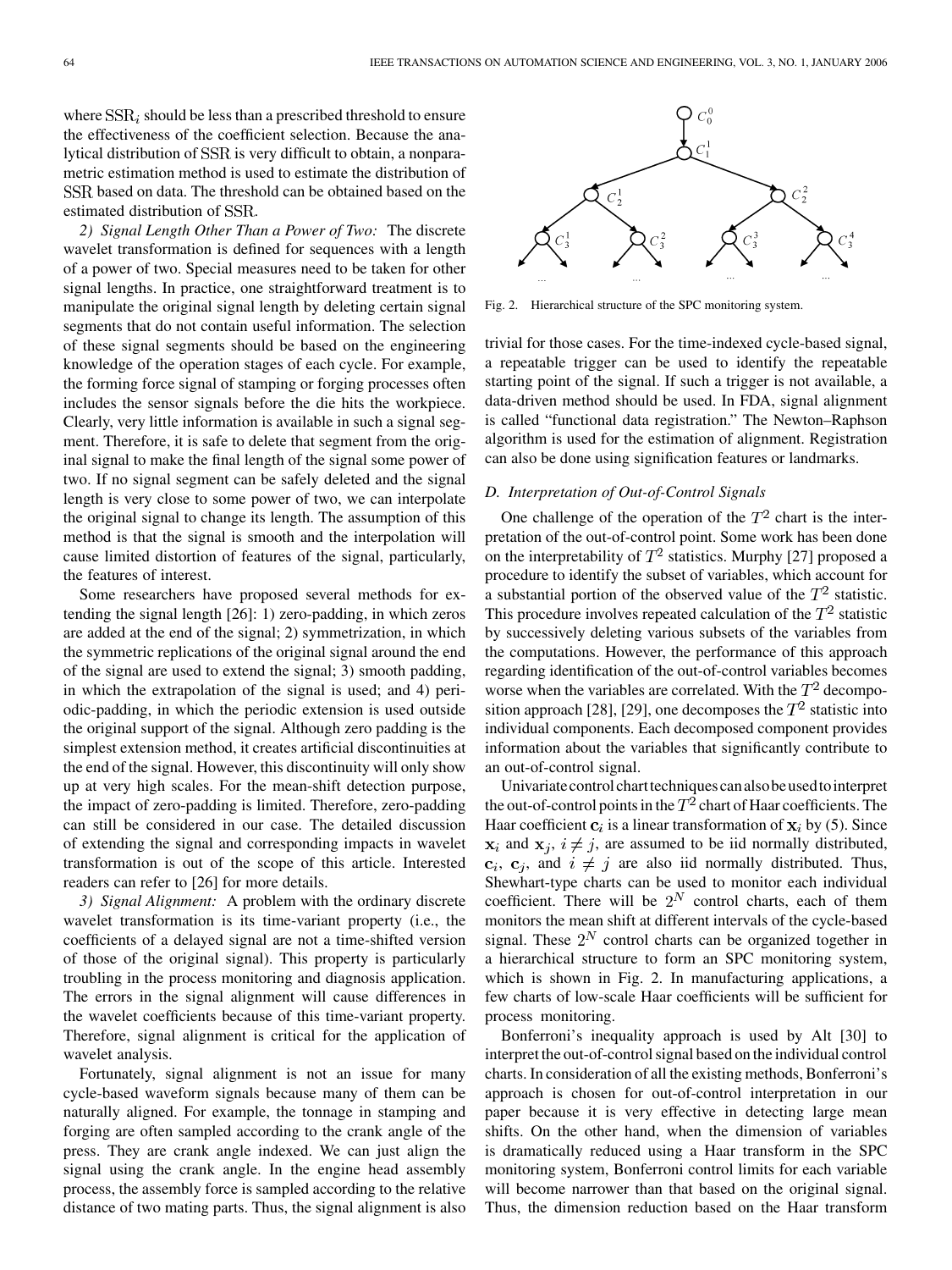

Fig. 3. Illustration of interval  $D_n^i$ .

in this SPC monitoring system also facilitates the Bonferroni approach.

When Hotelling  $T^2$  chart in the SPC monitoring system indicates an out-of-control condition, each  $C_n^i$  will be checked for in control or out of control. Bonferroni's control limits are used for each  $C_n^i$  control chart, which are shown as follows:

$$
CL_{C_n^i} = \hat{u}_{C_n^i}
$$
  
\n
$$
UCL_{c_n^i} = \hat{u}_{c_n^i} + Z_{1 - \frac{\alpha_1}{2p}} \hat{\sigma}_{C_n^i}
$$
  
\n
$$
LCL_{C_n^i} = \hat{u}_{C_n^i} - Z_{\frac{\alpha_1}{2p}} \hat{\sigma}_{C_n^i}
$$
 (17)

where  $CL_{C_n^i}$  is the central line,  $UCL_{C_n^i}$  is the upper control limit, and  $\hat{LCL}_{C_n}$  is the lower control limit. The value  $\alpha_1$  is a preselected overall Type I error probability. We have  $p = 2^N$ . Also,  $\hat{u}_{\mathbf{C}^i}$  and  $\hat{\sigma}_{\mathbf{C}^i}$  are the estimated mean and standard deviation of  $C_n^i$ , respectively. Since each Haar coefficient is a linear combination of a set of segments of the original signal, its statistical properties are determined by the original signal and its region of support. The mean vector is estimated by

$$
\hat{E}(\mathbf{c}) = \frac{1}{N_s} \sum_{i=1}^{N_s} \mathbf{c}_i
$$
\n(18)

and the covariance matrix of  $\bf{c}$  is estimated using (13).

It should be pointed out that Bonferroni's control limits for each Haar coefficient are used only for the interpretation of out-of-control  $T^2$  statistics. The monitoring system Type I error probability has already been specified to be  $\alpha_1$  in the Hotelling  $T<sup>2</sup>$  chart for the Haar coefficients. There is a possibility that when the  $T<sup>2</sup>$  statistic indicates an out-of-control condition, all of the Haar coefficient control charts, however, indicate in-control. In this case, the individual control charts fail to interpret the out-of-control signals.

It can be seen from (7) that  $C_0^0$  is proportional to the mean value of each cycle-based signal. Thus, the  $C_0^0$  chart is equivalent to the conventional Shewhart-type chart for the mean. It has been shown in (8) that every  $C_n^i$ , except  $C_0^0$ , is

proportional to the mean difference of observations in two adjacent intervals within a cycle. Thus,  $C_n^i$  charts, except the  $C_0^0$ chart, monitor how the process mean changes at two subintervals within a cycle-based signal. As a result, the control charts for individual wavelet coefficients are inherently related in terms of their corresponding intervals. These interrelationships provide important information that can be used to determine mean-shift locations and their magnitudes. As a result, this SPC monitoring system can provide additional information that is not available in the conventional  $\overline{X}$  chart and the Hotelling  $T^2$ chart. When some mean shifts occur in certain positions of the cycle, the corresponding  $C_n^i$  charts will respond. By checking and analyzing the out-of-control charts, possible locations of mean shifts can be found. In this way, the proposed SPC monitoring system is used for not only process monitoring but also for the detection of the location of process change.

# *E. Decision-Making Methodology of SPC Monitoring System*

If the  $T<sup>2</sup>$  chart for the Haar coefficients shows an out-of-control condition and the SSR chart shows an in-control condition, the SPC monitoring system is used to check which Haar coefficients are statistically out of control. Because of the special interrelationships among the Haar coefficients, in this section, we develop the decision-making methodology for the proposed SPC monitoring system to identify the locations (or occurrence times) of mean shifts in the cycle-based signal. In order to develop the decision-making methodology, some notation is defined as follows.

*Definition 1:* For a given sample,  $I_n^i$  is a Boolean indicator for a control chart  $C_n^i$  such that

$$
I_n^i \equiv \begin{cases} 1 \text{ (true)}, & \text{if } C_n^i \text{ chart indicates in-control} \\ 0 \text{ (false)}, & \text{if } C_n^i \text{ chart indicates out-of-control.} \end{cases} \tag{19}
$$

*Definition 2:* Interval  $D_n^i$  is defined as the region of support for the discrete Haar function  $h_{2^{n-1}+i,j}$   $(j = 1, ..., 2^p)$ . This support of the region corresponds to  $C_n^i$ .

The definition of interval  $D_n^i$  is illustrated in Fig. 3.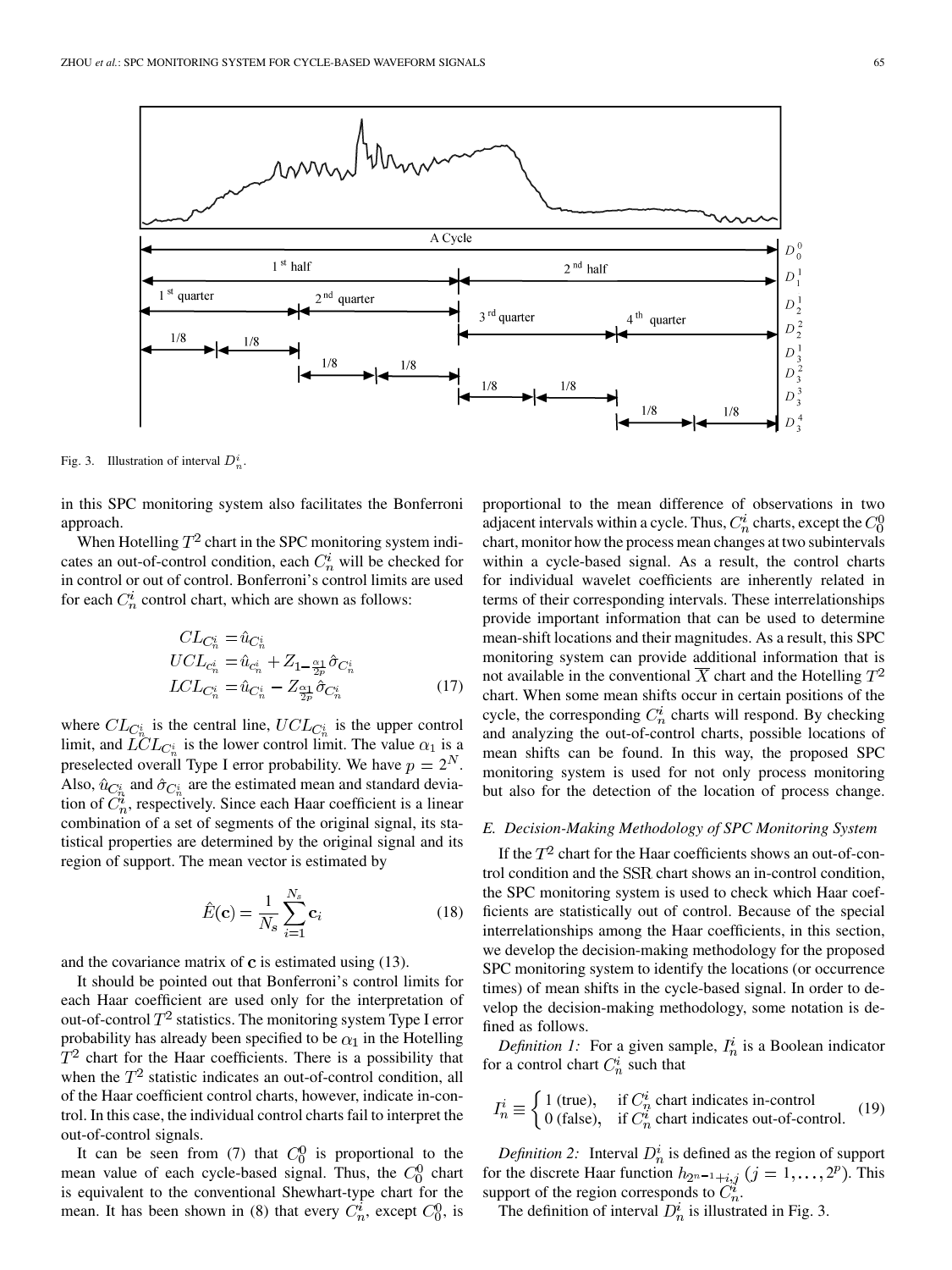

Fig. 4. Illustration of  $S_n^i$ .

*Definition 3:*  $S_n^i$  is a set of control charts of  $C_k^j$ , where k and  $j$  are non-negative integers and

For 
$$
n = 0
$$
 and  $i = 0$ ,  
\n
$$
S_0^0 = \left\{ C_k^j \right\}, 1 \le k \le N, 1 \le j \le 2^{k-1}
$$
\n(20)

For 
$$
n \ge 1
$$
 and  $1 \le i \le 2^{n-1}$ ,  
\n
$$
S_n^i = \left\{ C_k^j \right\}, \ n+1 \le k \le N,
$$
\n
$$
(i-1) \cdot 2^{k-n} + 1 \le j \le i \cdot 2^{k-n}.
$$
\n(21)

An illustration of  $S_n^i$  is shown in Fig. 4.

Since the Haar coefficient  $C_n^i$  is very sensitive to the mean shift occurring in its support interval  $D_n^i$   $(n \geq 1)$ , the meanshift location could be identified by monitoring individual Haar coefficients. Thus, if there is an out-of-control alarm in an individual control chart of  $C_n^i$ , we can say that a mean shift occurred in  $C_n^i$ 's supporting interval  $D_n^i$ . Since the supporting intervals of Haar coefficients at a higher scale are smaller than those of Haar coefficients at a lower scale, normally we can only report the mean shift corresponding to the higher scale coefficient if its interval overlaps with the interval of a lower scale coefficient that is also out of control. For example, if there are out-of-control alarms in the control charts of  $C_2^1$  and  $C_1^1$ , since the corresponding support intervals  $D_2^1 \subset D_1^1$ , we only need to report that there is a possible mean shift in interval  $D_2^1$ . We can formulate this decision rule as follows. First, define an indicator function for the mean shift in the interval of  $D_n^i$  as  $DM_n^i$ , where  $DM_n^i = 1$  if there is a mean shift in  $D_n^i$  and  $DM_n^i = 0$ , otherwise. Then

$$
DM_n^i = \overline{I}_n^i \cap \left( \bigcap_{\forall C_k^l \in S_n^i} I_k^l \right) \tag{22}
$$

where  $\overline{I}_n^i$  is the logic NOT of  $I_n^i$  and  $\cap$  is the logic AND operator. An interpretation of (22) is that there is a mean shift in  $D_n^i$  if the chart of  $C_n^i$  is out of control and other charts of  $C_k^j$  $(\forall C_k^j \in S_n^i)$  that are at higher scale levels and with overlapped supporting intervals are in control.

The first step in the decision-making procedure of SPC monitoring system is to check if the SSR chart for the Haar transform is in control or not. If it is not, the decision-making procedure should stop (The scales  $N$  used need to be increased to make the Haar transformation adequate.) The second step is to check the  $T^2$  chart if the SSR chart is in control. If the  $T^2$  chart is out of control, we would need to go to the third step to check the control charts for the individual Haar coefficients. Based on (22), the location of the mean shift can be further identified in the third step.

By using this decision-making procedure, we can not only detect the process change based on the  $T^2$  chart, but also interpret the result of the  $T^2$  chart based on the individual control charts of the Haar coefficients.

#### *F. Mean-Shift Magnitude Estimation*

Note that every interval  $D_n^i$ , except  $D_0^0$ , has two equal length subintervals by the definition of the Haar function. Thus, the magnitude of mean shifts can be estimated in the following two situations.

*1) Estimation of the Mean-Shift Magnitude When*  $n = 0$ : The magnitude of a mean shift in interval  $D_0^0$ can be calculated as follows:

$$
MS_0^0(1) = M_0^0(1) - \overline{M}_0^0(1)
$$
 (23)

where  $MS_0^0(1)$  is the mean-shift magnitude of current sample in  $D_0^0$ . The value  $M_0^0(1)$  is the estimated mean of the current sample in  $D_0^0$ , and  $\overline{M}_0^0(1)$  is the mean value of the in-control data in  $D_0^0$ . It is clear that  $M_0^0(1) = 2^{-p/2} \hat{C}_0^0$  and  $\overline{M}_0^0(1) =$  $2^{-p/2}\overline{C}_0^0$ , where  $\overline{C}_0^0$  and  $\overline{C}_0^0$  are the Haar coefficients at scale 0 of current cycle-based signal and the normal cycle-based signals, respectively.

2) *Estimation of Mean-Shift Magnitude When*  $n \geq 1$ : Since intervals  $D_n^i$   $(1 \le n \le N, 1 \le i \le 2^{n-1})$  consist of two equallength subintervals, the estimation of the mean-shift magnitude should be done in two subintervals, shown as follows:

$$
MS_n^i(k) = M_n^i(k) - \overline{M}_n^i(k)
$$
 (24)

where  $MS_n^i(k)$  ( $k = 1, 2$ ) are the mean-shift magnitudes of the current sample in the first-half and the second-half interval of  $D_n^i$ . The values  $M_n^i(k)$  and  $\overline{M}_n^i(k)$  ( $k = 1, 2$ ) are the estimated mean values of the current cycle-based signal and the normal cycle-based signal in two subintervals of  $D_n^i$ , respectively.

In order to estimate the magnitude of mean shift for interval  $D_n^i$ , the magnitudes of mean values  $M_n^i(k)$  ( $k = 1, 2$ ) should be calculated first. Using (8), the relationship between mean-shift magnitudes in two subintervals of  $D_n^i$  is

$$
\left\{ M_n^i(1) - M_n^i(2) \right\} = 2^{-\frac{(p-n-1)}{2}} \hat{C}_n^i.
$$
 (25)

Because  $M_n^i(1)$  and  $M_n^i(2)$  are the mean values in the firstand second-half interval of  $D_n^i$ , the following relation also exists with the mean value  $M_{n-1}^{j}(k)$  of the interval  $D_{n-1}^{j}$ :

$$
\frac{\{M_n^i(1) + M_n^i(2)\}}{2} = M_{n-1}^j(k) \tag{26}
$$

where  $1 \leq n \leq N, 1 \leq i \leq 2^{n-1}$ , and j and k are determined by  $n$  and  $i$ . Based on the fact that the interval covered by  $M_{n-1}^j(k)$  is the interval covered by  $M_n^i(1)$  and  $M_n^i(2)$ , the following rules can be obtained: if  $n = 1$ , then  $j = 0$  and  $k = 1$ ; if  $n \geq 2$  and i is given, then j and k can be determined by  $i = 2(j - 1) + k$  where  $k = 1, 2$  and  $1 \le j \le 2^{n-2}$ . For example, if  $n = 3$ ,  $i = 1$ , then  $j = 1$  and  $k = 1$ .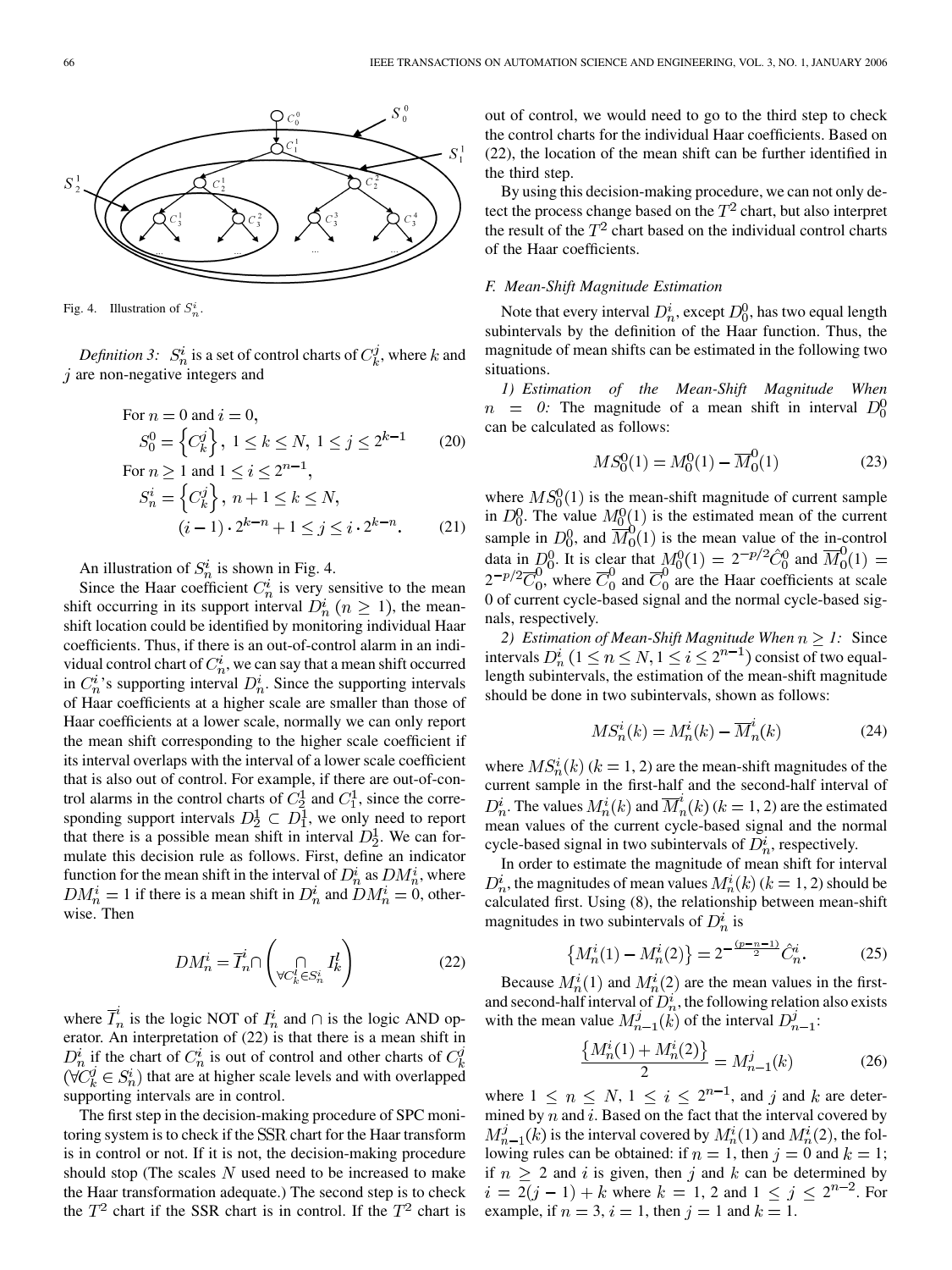

Fig. 5. Stamping process.

Since the calculation of mean values in scale  $n$  is based on the mean values in scale  $n - 1$ , a recursive calculation is required to solve (25) and (26) together. The resulting solutions are

$$
\begin{cases} M_n^i(1) = 2^{-\frac{(p-n+1)}{2}} \hat{C}_n^i + M_{n-1}^j(k) & \text{with initial value } M_0^0(1). \\ M_n^i(2) = M_{n-1}^j(k) - 2^{-\frac{(p-n+1)}{2}} \hat{C}_n^i & \end{cases} \tag{27}
$$

By using the same procedure of calculating  $M_n^i(k)$  ( $k = 1$ , 2),  $M_n(k)$  ( $k = 1, 2$ ) can be calculated using (27) and  $C_n$  in the place of  $C_n^i$ . Finally, the mean-shift magnitudes  $(k = 1,2)$  can be estimated for the interval  $D_n^i$  by using (24).

# III. APPLICATION OF THE SPC MONITORING SYSTEM IN STAMPING PROCESSES

#### *A. Background*

Stamping processes, as illustrated in Fig. 5, are important manufacturing processes. The current practice of stamping process control is based on offline manually inspecting part quality at specified time intervals. Therefore, there is a delay in fault detection. In a high-production rate environment, a large amount of scrap can be produced due to this delay. Hence, the offline manual inspection is not effective in preventing quality cost increase. It is highly desirable to develop an automatic process monitoring system for high-production rate stamping processes.

Little research has been reported in the process monitoring and fault diagnosis for stamping. Tonnage measurement contains rich information and features for stamping process failures [\[22](#page-12-0)]. One of very important forces to the part quality is the cushion force applied at a station. Cushion force is generated by the die cushion. Insufficient cushion forces resulting from air leakage will affect the part quality severely. The changes in cushion forces can be reflected in the tonnage signal mean shift within a certain stamping crank angle range.

The SPC monitoring system using Haar transforms developed in previous sections can be applied to monitor and diagnose the faults in cushion forces.

# *B. Stamping Process Monitoring by Using the SPC Monitoring System*

In the stamping process considered in this case study, the cushion forming force (tonnage) of each production cycle is sampled (The data set is available upon request from the first author.) The sampling is with respect to the crank angle and each sample of the cycle-based signal consists of 280 measurement points. If we treat each measurement point as a variable, there are 280 process variables to describe the tonnage. There



Fig. 6. Support regions for each control chart.



Fig. 7. Approximations of the original signal at different levels.

are three die cushions: cushion #1, cushion #2, and cushion #3. The cushion forces of cushion #1, #2, and #3 are associated with different crank angle ranges. For example, cushion #1 is related with all crank angles. If cushion #1 provides insufficient cushion force, a defective part is manufactured due to insufficient tonnage forces.

A total of 136 cycle-based signals are collected from this stamping process ( $N_s = 136$ ) under normal conditions. Since the number of variables (280) is larger than the number of samples (136), the conventional  $T^2$  chart could not be used here.

The Haar transform requires the number of observations to be some power of 2. In this study, 24 points are removed from the end of the original signal to create a new sample with 256 measurement points ( $p = 8$ ). The support region for each Haar coefficient of the tonnage signal of one cycle is shown in Fig. 6. The approximations of the original signal using the first four levels of Haar coefficients are illustrated in Fig. 7.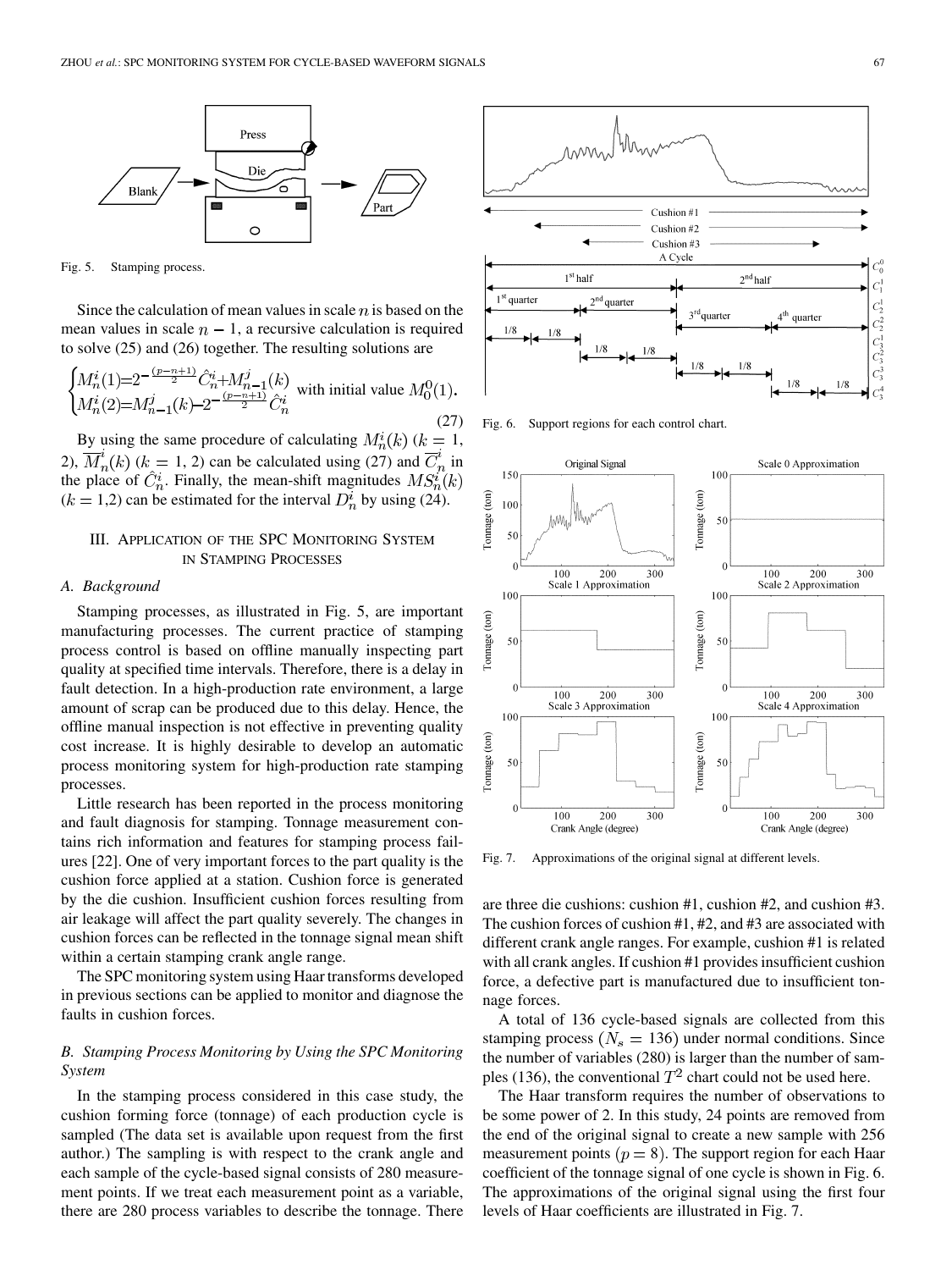

Fig. 8. Max  $Q_i$  with different Haar transform scales.



Fig. 9. Phase I  $T^2$  chart.

The SPC monitoring system is built to monitor this stamping tonnage signal. By specifying  $Q = 0.05$ , the scale of the Haar transform is determined to be  $N = 4$  by using (15). Max  $Q_i$ values with different Haar transform scales are shown in Fig. 8.

Each of the 136 cycle-based signals is used to perform the Haar transform, as in (5). The mean  $\bar{c}$  and sample covariance S of Haar coefficients can be calculated using (18) and (10), respectively. The Phase I  $T^2$  chart with  $\alpha_1 = 0.025$  is shown in Fig. 9. Fig. 9(a) is the Phase I  $T^2$  chart for the original 136 cycle-based signals. Clearly, there are 21 out-of-control points. After those out-of-control points are removed, a new Phase I  $T<sup>2</sup>$  chart is implemented, as illustrated in Fig. 9(b). All of the 115 cycle-based signals are in-control in Fig. 9(b). Hence, these 115 cycle-based signals are taken as base-line in-control signals from normal working conditions. A typical normal signal is shown in Fig. 11.

With a lognormal distribution approximation of SSR, the SSR chart of the in-control cycle-based signals with  $\alpha_2$  = 0.0027 is shown in Fig. 10. That the SSR chart is in control indicates the scales used by the Haar transform are appropriate.

In order to demonstrate the effectiveness of the SPC monitoring system developed in this paper, four cycle-based signals are collected at each of the three conditions: cushion #1 fault, cushion #2 fault, and cushion #3 fault. The fault in cushion #1



Fig. 10. SSR chart for the in-control signals.



Fig. 11. Normal and abnormal signals.

happens in the first four samples. It causes a global mean shift within one operation cycle. The fault in cushion #2 happens in the next four samples. It causes a local mean shift from observation 34 to observation 256. The fault in cushion #3 happens in the final four samples. It causes local mean shifts from observation 68 to observation 226. Cycle-based signals from both a normal and a faulty condition (Fault #1) are shown in Fig. 11 (Other faulty signals are similar to the one shown: the difference between the normal signal and the faulty signal is not obvious from the original signal). It is difficult to detect and identify the location of the mean shift from the time-domain signals.

The outputs of the SPC monitoring system for these new samples are shown in Figs. 12 and 13. The vertical dashed lines in these two figures separate the data points of normal conditions and the data points of faulty conditions. To clearly illustrate the results, the log coordinate is used for the  $T^2$  chart. In Fig. 12, the  $T^2$  chart generates an out-of-control alarm for all of the data points from the faulty working condition. On the other hand, the SSR chart is in control. Therefore, by monitoring only 16 wavelet coefficients, we can detect the mean-shift changes of the cycle-based signals in this case study.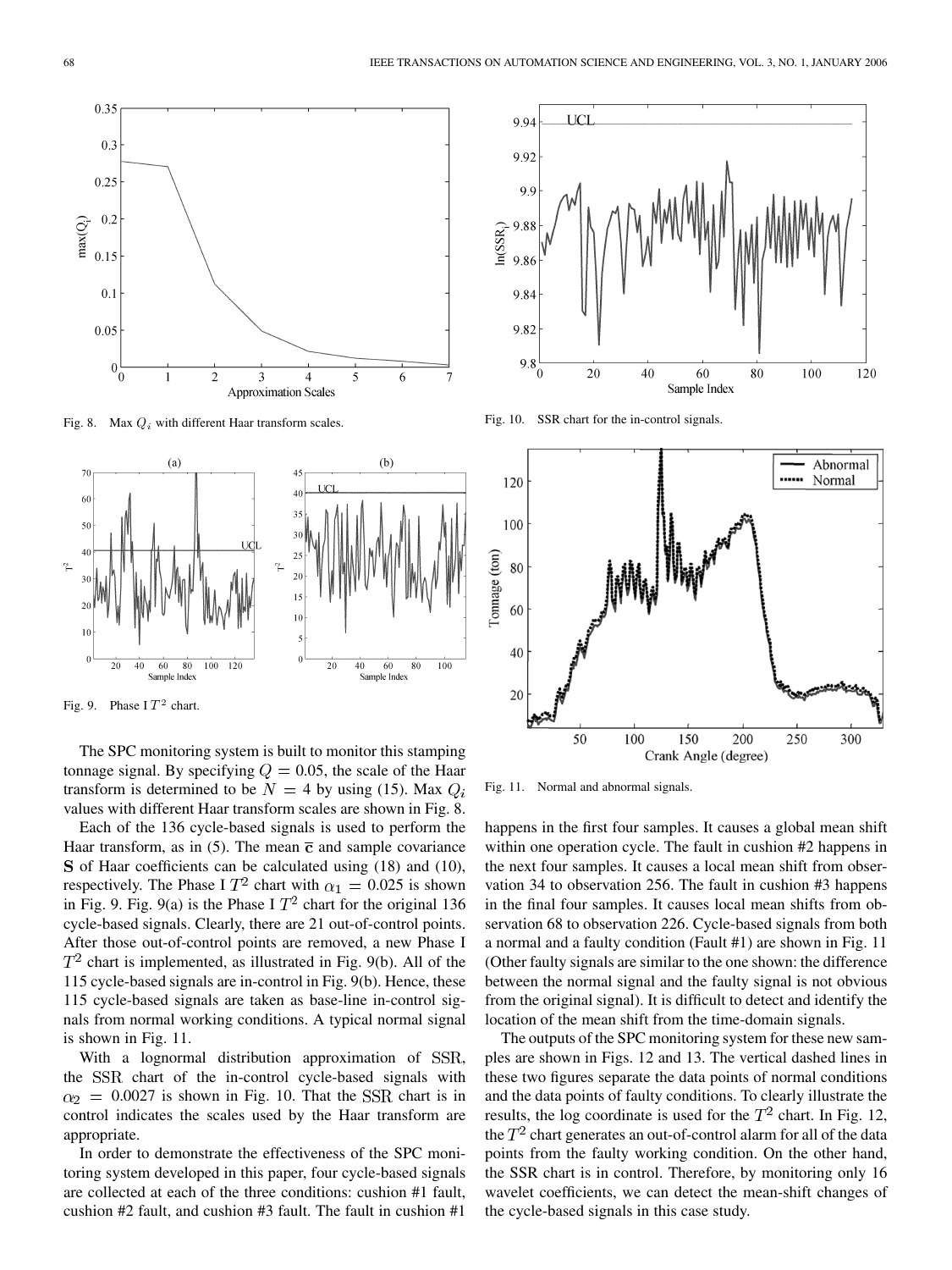

Fig. 12.  $T^2$  chart.



Fig. 13. SSR chart.

All individual charts  $C_n^i$  using Bonferroni limits are shown in Fig. 14 for these samples from the faulty working condition. The control limits are determined by (17), where  $\alpha_1$  is selected as 0.025.

The first sample is taken as an example to illustrate the decision-making method. According to Fig. 14, control chart  $C_0^0$  is out of control in the first sample and other charts are in control. Thus,  $I_0^0 = 0$  and other  $I_n^i = 1$  by (19). By (22),  $DM_0^0 = I_0^0 \cap (0 \cap I_k^l) = 0 \cap (0 \cap 1) = 1$ . Thus, it can be concluded that a mean shift occurred in the interval

 $D_0^0$ , which is consistent with the fact that a global mean shift occurred in the process signal. The results using this decision-making method are summarized in Table I. It can be seen from the figures and the table that the proposed SPC monitoring system can effectively detect the mean shift in the cycle-based signal.

For the fault caused by cushion #1, the estimated interval of mean shift is  $D_0^0$ , which is consistent with the fact that the fault in cushion #1 causes a global mean shift. For the fault caused by cushion #2, two of the samples indicate the mean shift occurred between  $1 \sim 64$ , one indicates that the mean shift happens between  $1 \sim 128$ , and one indicates that the mean shift is a global mean shift ( $1 \sim 256$ ). It should be pointed out that the Haar coefficients except  $C_0^0$  represent the mean difference between the first half and the second half of their support intervals. Hence, the individual control charts of Haar coefficients are sensitive to the starting and ending location of the mean shifts, but not sensitive to the constant mean shift within their supporting intervals. Therefore, for a local mean shift as that caused by the fault of cushion #2, the SPC system can successfully identify the starting point of the mean shift (37th observation in this case) with high probability. The ending point of the mean shift for the fault caused by cushion #2 is the end of the cycle-based signal. Hence, there is no indication of the ending point before the end of the signal. Similarly, for the fault caused by cushion fault #3, the SPC system can successfully identify the starting and ending point for the mean shift (68th and 226th, respectively). Besides the location of the mean shift, the magnitude of the mean shift can also be estimated using (23) and (27). For example, for sample #1, the estimated mean shift is  $MS_0^0(0) = -2.03$ ; for sample #5, the estimated mean shifts are  $MS_3^1(1) = 0.1$  and  $MS_3^1(2) = -2.6$ .

It should be pointed out that all aforementioned system monitoring, mean-shift location detection, and mean-shift magnitude estimation can be automatically accomplished without operator intervention.

## *C. Statistical Performance Evaluation*

The above application illustrates the effectiveness of the proposed SPC monitoring system. To evaluate the statistical performance, further numerical studies are conducted. In this study, the mean curve of the 115 base-line in-control cycle-based signals is taken as the true curve. In this simulation, the covariance structure is simplified. A normally distributed iid noise with zero mean and variance one was added to the mean curve to generate 100 cycle-based curves as the normal data set. Because the proposed method focuses on the mean-shift detection with fixed covariance, this simplification will not significantly affect the performance comparison. Then, three types of the control charts are implemented based on the normal data set: 1) a  $T^2$  chart using 16 Haar coefficients. The  $\alpha$  error probability is selected as 0.025 and the upper control limit is 37.44. 2) A  $\chi^2$  chart using the original 256-dimensional signal. The covariance matrix is the true value used in the simulation. (The  $T^2$  chart is not used because of the difficulty of estimating the covariance of high dimensional data set.) The  $\alpha$  error probability is selected as 0.025 and the upper control limit is 302.21. 3) A simple Shewhart chart that monitors the mean of the curve. The  $\alpha$  error probability is also selected as 0.025. The center line is 51.11, the upper control limit is 51.26, and the lower control limit is 50.96.

To test the performance of these three control charts, 10 000 new cycle-based signals with different magnitudes of mean shift are generated and plotted on these three charts. The detection power  $(1 - \beta)$  is estimated as the number of the out-of-control points divided by the 10 000. Four segments of mean shifts are considered: 1) the mean shift occurred on all 256 dimensions. 2) the mean shift occurred on 256/2 dimensions from observation #34 to #162. 3) the mean shift occurred on 256/4 dimensions from #162 to #226, and 4) the mean shift occurred on 256/4 dimensions from #33 to #65. The detection power of these three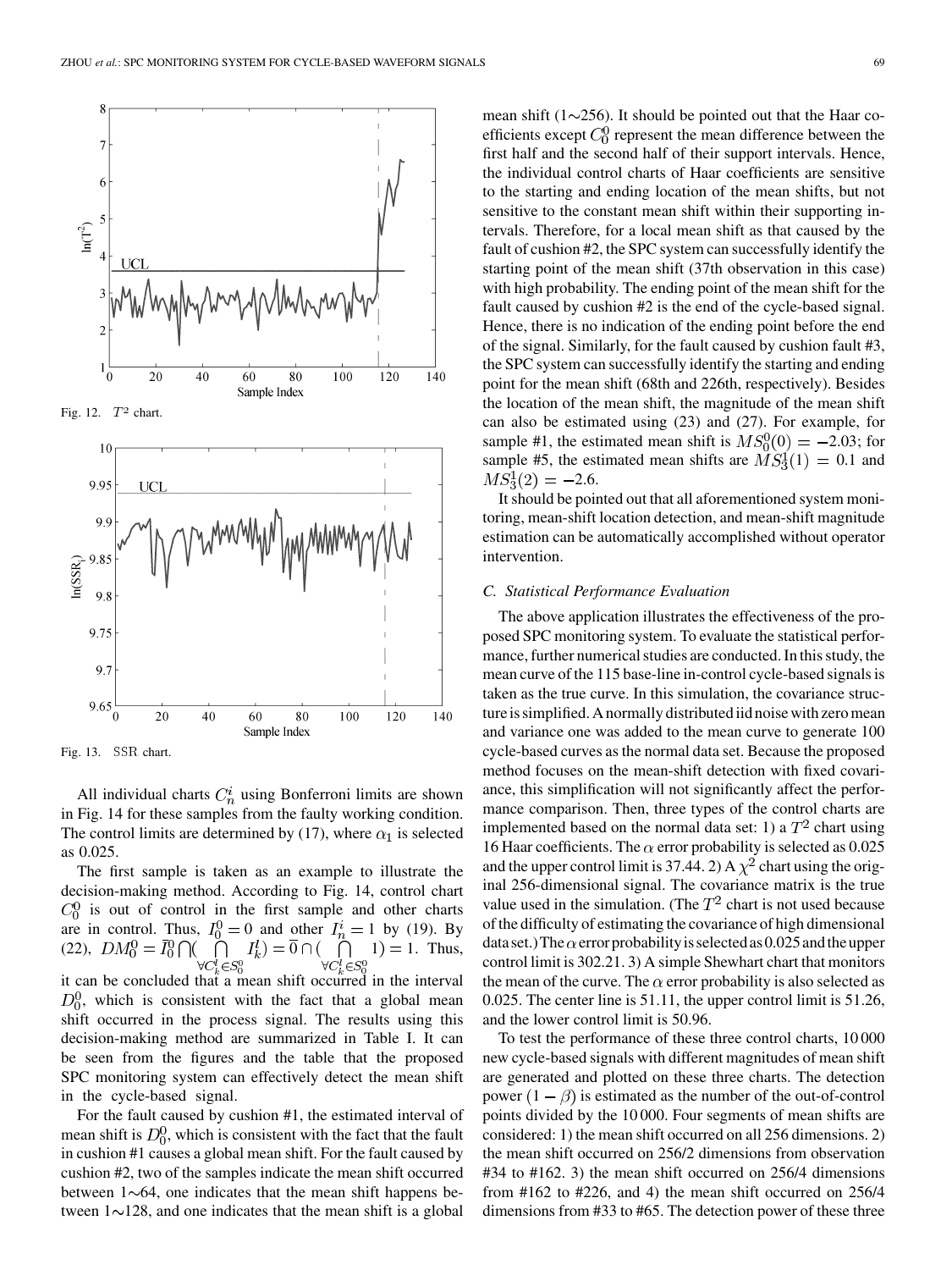

TABLE I DECISION-MAKING RESULTS

| Samples        | Cushion<br>Fault | $I_{n}^{\prime}$<br>Support interval of the out-of-<br>control coefficient | Intervals with<br>mean shifts                        |
|----------------|------------------|----------------------------------------------------------------------------|------------------------------------------------------|
| 1              | #1               | $I^0_0$                                                                    | $D_0^0(1{\sim}256)$                                  |
| $\overline{2}$ | #1               | $I_0^0$                                                                    | $D_0^0(1{\sim}256)$                                  |
| 3              | #1               | $I_0^0$                                                                    | $D_0^0(1\sim256)$                                    |
| $\overline{4}$ | #1               | $I_0^0$                                                                    | $D_0^0(1{\sim}256)$                                  |
| 5              | #2               | $I_0^0, I_2^1, I_3^1$                                                      | $D_{2}^{1}(1-64)$                                    |
| 6              | #2               | $I_0^0, I_2^1, I_4^2$                                                      | $D_2^1$ (32~64)                                      |
| 7              | #2               | $I_0^0, I_2^1$                                                             | $D_{2}^{1}(1~128)$                                   |
| 8              | #2               | $I_0^0, I_3^1$                                                             | $D_2^1(1-64)$                                        |
| 9              | #3               | $I_0^0, I_3^4, I_4^8$                                                      | $D^8(225\sim256)$                                    |
| 10             | #3               | $I_1^1, I_2^1, I_3^4, I_4^3, I_4^8$                                        | $D_4^3$ (65~96), $D_4^8$ (225~256)                   |
| 11             | #3               | $I_1^1, I_2^1, I_3^4, I_4^3, I_4^8$                                        | $D_{4}^{3}(65-96), D_{4}^{8}(225-256)$               |
| 12             | #3               | $I_0^0, I_2^1, I_2^4, I_3^3, I_4^8$                                        | $D_{4}^{3}(65\text{-}96), D_{4}^{8}(225\text{-}256)$ |

types of control charts for these cases of mean shift is shown in Fig. 15(a), (b), (c), and (d), respectively.

Based on Fig. 15, the detection power of the  $T^2$  chart of the Haar coefficients is uniformly better than the detection power



Fig. 15. Comparison of detection powers of the three types of control charts.

of the  $T^2$  chart of the original signal. When the length of the mean-shift segment is long [Fig. 15(a) and (b)], the detection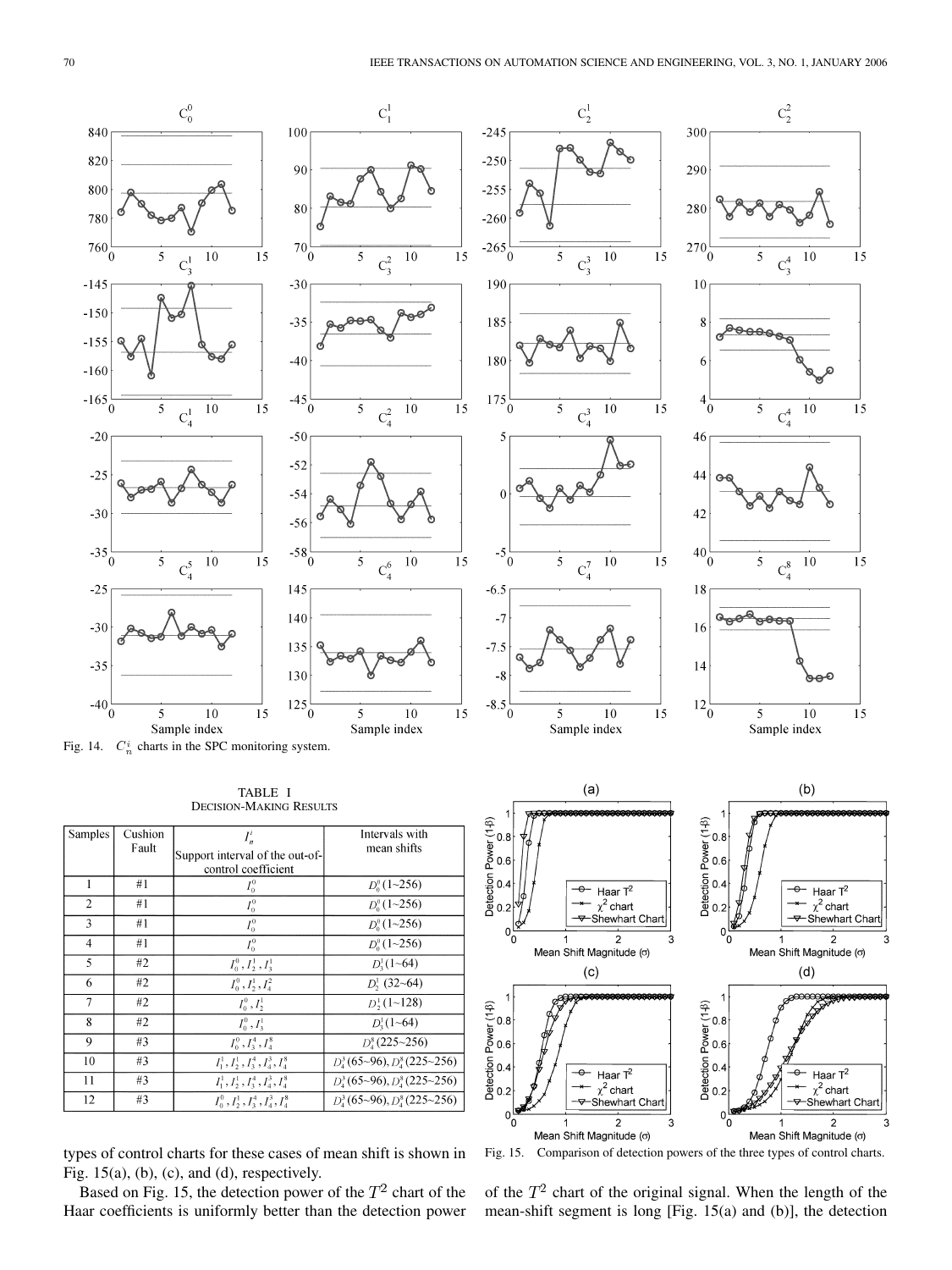

Fig. 16. Accuracy of the detection of the mean-shift location.

power of the Haar  $T^2$  is comparable with the Shewhart chart. But when the mean-shift segment is short [Fig. 15(c) and (d)], the performance of Haar  $T^2$  is much better than the Shewhart chart.

The accuracy of the detection of the mean-shift location is also studied. The results are shown in Fig. 16. The four subfigures correspond to the four cases of mean-shift segments as that in Fig. 15. In each subfigure, the probability of the detection of the starting point of the mean shift by the corresponding individual Bonferroni control charts, denoted as  $p$ , are illustrated. For example, consider Fig. 16(b). The mean shift occurred from observation #34 to #162. Since the support intervals of the wavelet coefficients  $C_2^1$ ,  $C_3^1$ , and  $C_4^2$  are #1~#128,  $#1 \sim #64$ , and  $#33 \sim 64$ , respectively, the wavelet coefficients that correspond to the starting point of the mean shift #34 at scale 2, 3, and 4 are  $C_2^1$ ,  $C_3^1$ , and  $C_4^2$ , respectively. The three curves in Fig. 16(b) illustrate the detection probability of the individual Bonferroni control charts of these three coefficients. The overall  $\alpha$  error of the Bonferroni charts is selected as 0.025.

From Fig. 16, we can see that in most cases, the proposed SPC monitoring system can successfully narrow down the location of the mean shift into a small interval. In Fig. 16(b), (c), (d), the coefficient at Scale 3 possess good detection power for all of the three mean-shift cases. Since the support interval of Scale 3 coefficient is with length of 64, we can narrow down the mean-shift location to an interval with a length of 64. Another significant characteristic that can be seen from Fig. 16 is that the detect power is affected by the location of the starting point of the mean shift. This is not surprising because the Haar coefficient is proportional to the mean difference of observations in two neighboring intervals. If the mean-shift segment covers the whole support of a Haar coefficient or the mean-shift segment is symmetric to the middle point of the support of a Haar coefficient, the corresponding Haar coefficient will be insensitive to the mean shift. For example, in Fig. 16(a), the mean-shift

segment covers the whole cycle-based signal. Although the  $T^2$ chart using Haar coefficients possesses high detection power in this case [Fig. 15(a)], the high scale individual coefficients are not sensitive to this mean shift. In Fig. 16(c), the mean-shift segment is from #162 to #226, which is almost symmetric to the middle point of  $C_2^2$  (#192). Therefore,  $C_2^2$  is not sensitive to this mean shift in Fig. 16(c). On the other hand, if the mean-shift segment is located in one subinterval of the support interval, the corresponding Haar coefficient will be most sensitive.

From these numerical studies, the proposed SPC monitoring system possesses good detection power and detection accuracy for the mean shift in cycle-based signals. One limitation of this method that can also be seen from the simulation is that accuracy of the detection of the mean-shift location is affected by the location of the mean-shift segment. This limitation is due to the inherit data structure of the Haar transform. A generalized Haar transformation that can overcome this limitation is currently under investigation. The results will be reported in the near future.

#### IV. SUMMARY AND DISCUSSION

A new SPC monitoring system is developed in this paper by integrating statistical process monitoring and wavelet transform. This system provides the capability of automatically detecting the mean shifts in cycle-based process signals. It has many advantages over the conventional multivariate SPC charts.

First, this system provides a systematic statistical monitoring approach. It can be used to analyze the monitored process at different scales (frequencies) by using the hierarchical structure of the SPC monitoring system. Decision-making using the SPC monitoring system can be used to locate where the mean shift occurred and to estimate magnitudes of mean shifts. Second, when the number of observations within a sample is very large, the conventional  $T^2$  chart is difficult to use due to the high dimensionality of the variable space. Similar to the principal component approach to reduce the dimensionality of data, the proposed SPC monitoring system utilizes the Haar transform as a dimension reduction tool. A Hotelling  $T^2$  chart is used to monitor the Haar coefficients. Because the Haar coefficients are very sensitive to the systematic mean shift within each sample, the proposed SPC monitoring system is very effective in mean-shift detection. If other signal characteristics (e.g., the frequency content) are important, a different wavelet basis can be used. An example of sheet metal stamping tonnage signal monitoring is provided to demonstrate the effectiveness of the developed SPC monitoring system. It is shown that for processes with systematic mean shifts within a sample, the proposed SPC monitoring system provides more information and detection capability than conventional SPC methods.

This paper presents a generic framework for the enhanced statistical process control technique for cycle-based process signals. The case study illustrates the potential for the proposed methodology. In the future, several remaining issues in this scheme will be studied quantitatively, such as the impact of the scale selection on the performance of the control charts, and the relationship between the magnitude, location of the process mean shift, and the probability of detection.